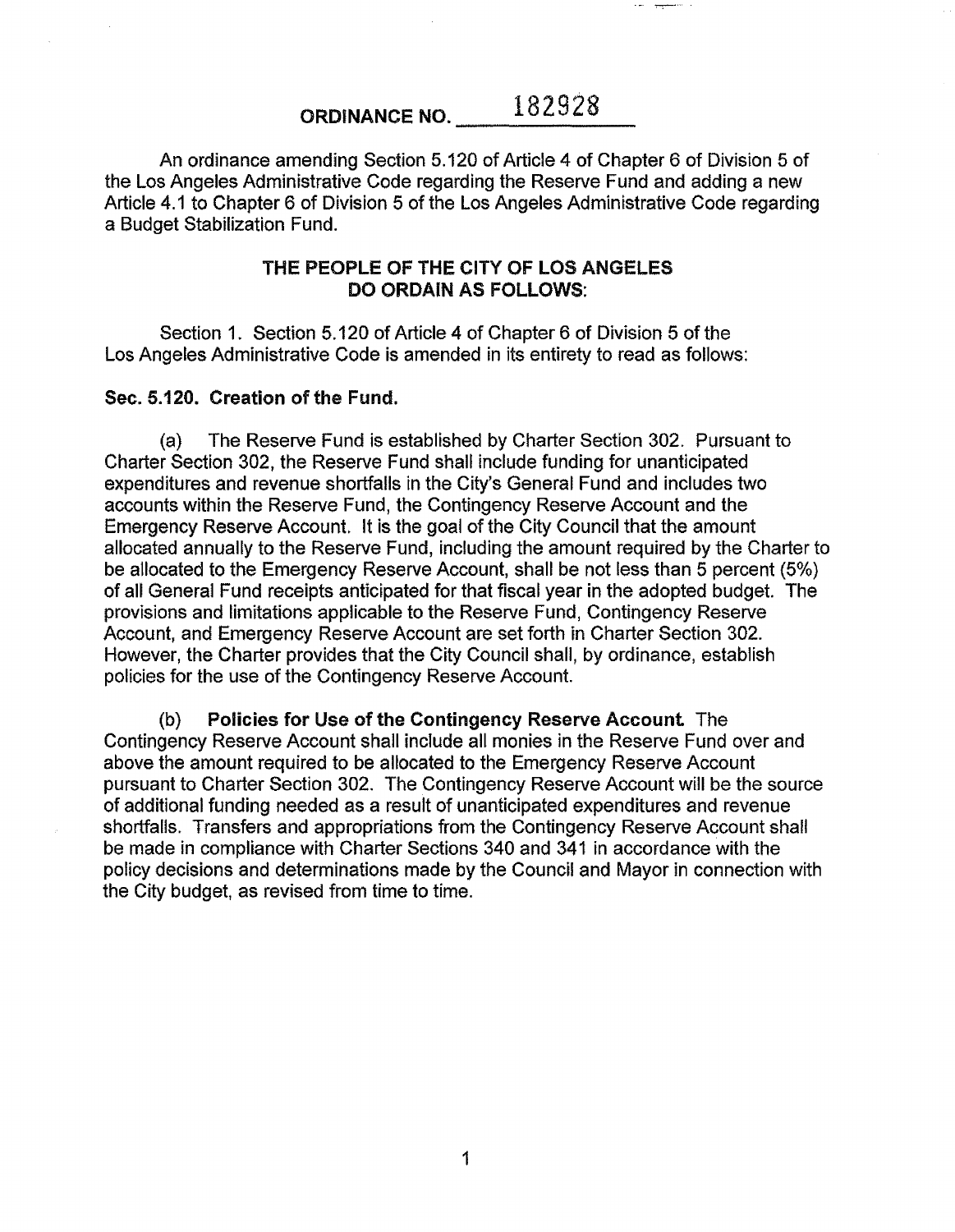Sec. 2. A new Article 4.1 is added to Chapter 6 of Division 5 of the Los Angeles Administrative Code to read as follows:

## CHAPTER 6, ARTICLE 4.1

#### BUDGET STABILIZATION FUND

#### Sec. 5.120.4. Findings and Purpose.

(a) Pursuant to Charter Section 302, there is hereby established within the City Treasury a fund to be known as the Budget Stabilization Fund (Fund). The purpose of the Fund is to provide a method to prevent overspending during prosperous years and to provide resources to help maintain service levels during lean years. The Mayor and City Council shall provide for deposits into the Fund from appropriate available sources of funding through the City budget process, and the Fund shall be administered in accordance with the Financial Policy for the Budget Stabilization Fund, as amended from time to time, in Council File No. 13-0455. The amount of each such deposit in the adopted budget for any given year shall be determined by calculating the anticipated growth in excess of 3.4 percent (3.4%) over the revenue in the prior fiscal year's adopted budget from the following seven general fund tax revenue sources: (1) Property Tax; (2) Utility Users' Tax; (3) Business Tax; (4) Sales Tax; (5) Transient Occupancy Tax; (6) Documentary Transfer Tax; and (7) Parking Users' Tax. The amount so determined shall be appropriated in the budget to be deposited in the Fund. The combined annual growth for the seven general fund tax revenue sources, specified herein as 3.4 percent  $(3.4\%)$ , shall be recalculated and revised, by ordinance, every five years based on the actual revenue received during the previous five years using the average amount of revenue received during the prior five-year calculation period as the base amount. The calculation shall be made more often as necessary to reflect significant changes in any one of the seven specified general fund tax revenue sources, such as the repeal of, or any other action that reduces or increases the tax rates for, any of those taxes. The required annual budget appropriation to the Fund may be reduced (1) to maintain the Reserve Fund level at 5 percent (5%) of the General Fund; (2) to comply with the City's CIEP policy; (3) in the event a fiscal emergency is declared by the City Council and the Mayor; or (4) if this policy is suspended by the City Council and Mayor, or by the Council by a two-thirds vote after veto by the Mayor, based on findings that the best interest of the City requires such suspension.

(b) In the event the combined growth rate for the seven General Fund tax revenue sources listed in subsection (a) herein, does not exceed 3.4%, or the recalculated rate, the amount that may be transferred from the Budget Stabilization Fund shall be the calculated amount of the combined growth rate (3.4%, or the recalculated amount) less the anticipated combined growth rate, not to exceed the following limitations: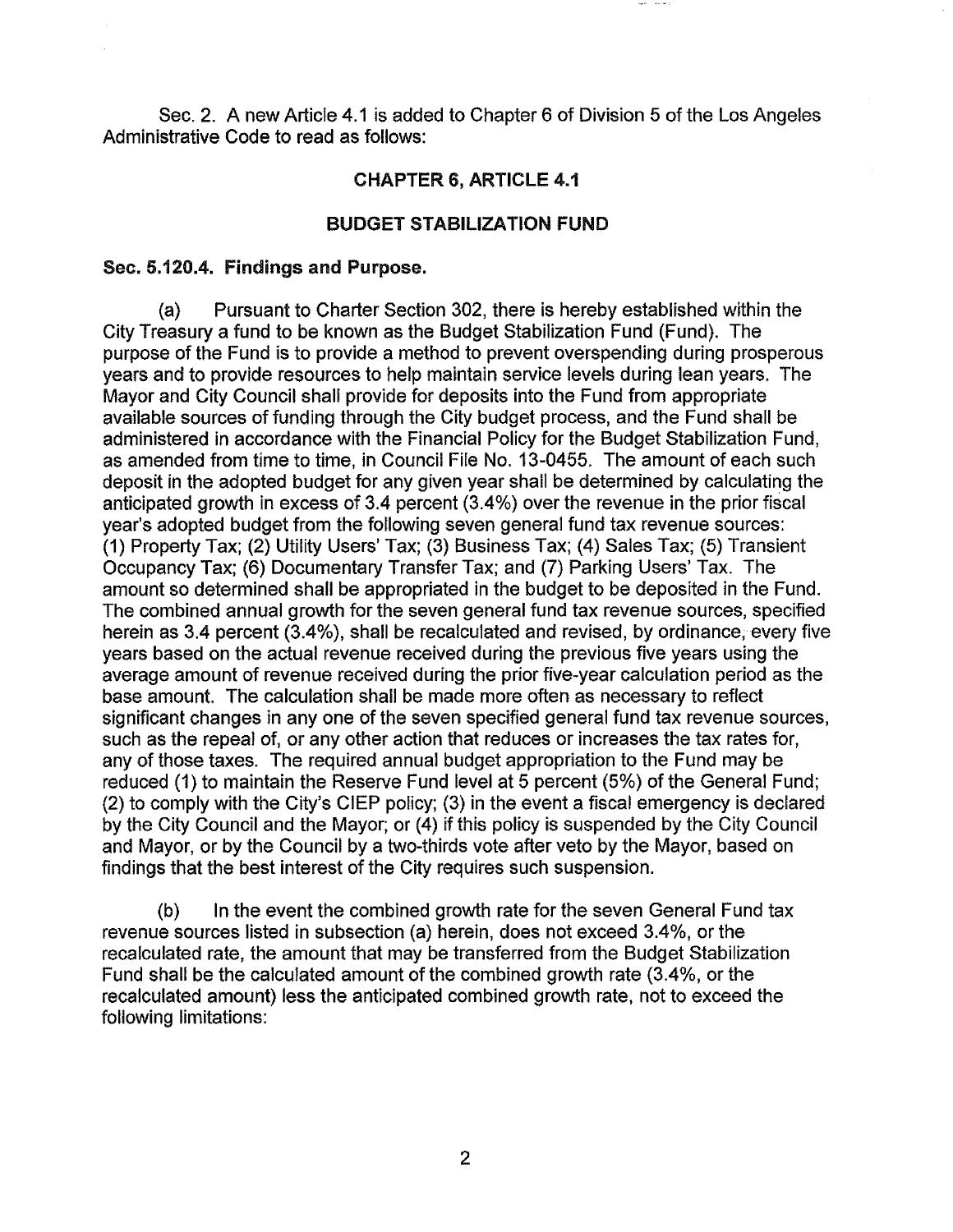#### Projected Growth Rate Maximum Transfer From The BSF

#### 3.4% or higher

Greater than or equal to 3.3%, but less than 3.4% Greater than or equal to 3.2%, but less than 3.3% Greater than or equal to 3.1%, but less than 3.2% Greater than or equal to 3.0%, but less than 3.1% Less than 3%

0% of BSF Balance 5% of BSF Balance 10% of BSF Balance 15% of BSF Balance 20% of BSF Balance 25% of BSF Balance

(c) In the event the combined balance of the Fund and the Reserve Fund exceed 15 percent (15%) of the General Fund supported portion of the adopted budget, an amount up to the total of the excess over that 15 percent (15%), but not to exceed 25 percent (25%) of the balance of the Fund, may be transferred or appropriated from the Fund for one-time uses that include, but are not limited to, capital projects, infrastructure repairs, debt repayment, payment of litigation settlements, and equipment purchases. The amount transferred or appropriated from the Fund in any fiscal year may exceed 25 percent (25%) of the balance in the Fund only if (1) a fiscal emergency is declared by the City Council and the Mayor; or (2) this policy is suspended by the City Council and the Mayor, or by the Council by a two-thirds vote after veto by the Mayor, based on findings that the best interest of the City require such suspension.

(d) Transfers and appropriations from the Fund shall be made in compliance with Charter Sections 340 and 341 in accordance with the policy decisions and determinations made by the Council and Mayor in connection with annual adoption of the City budget for the ensuing fiscal year, in order to mitigate revenue shortfalls due to economic recessions or revenue reductions and to address the resulting short-term budgetary shortfall.